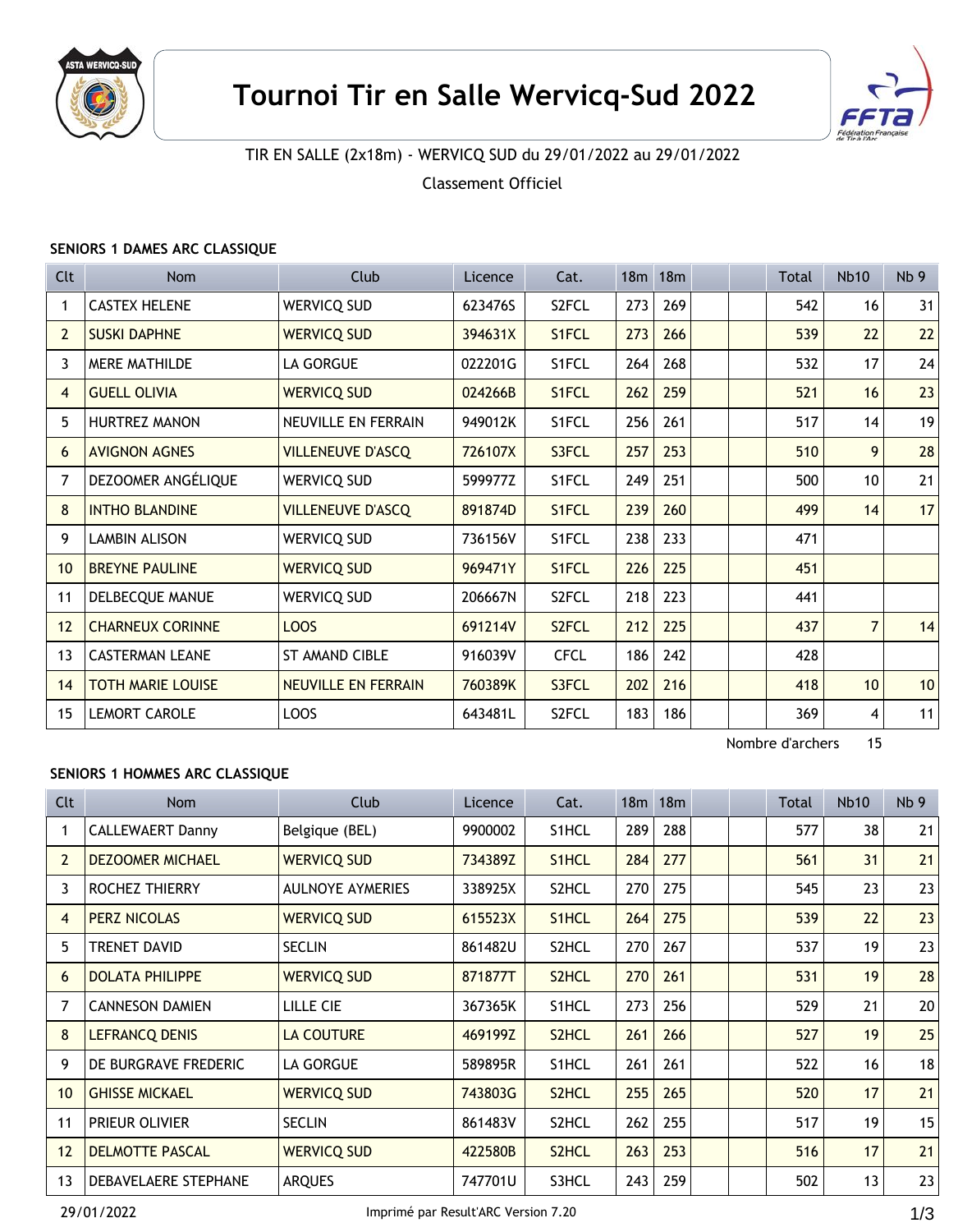| 14 | <b>DOUDAIN JEROME</b>   | <b>DOUAI</b>     | 000090Y | S2HCL       | 237 | 249 |  | 486 | 10 <sup>1</sup> | 14             |
|----|-------------------------|------------------|---------|-------------|-----|-----|--|-----|-----------------|----------------|
| 15 | <b>BELLEGOU NICOLAS</b> | <b>LEERS</b>     | 360465K | S2HCL       | 252 | 206 |  | 458 | 13              | 23             |
| 16 | <b>FLORENT BRUNO</b>    | LOOS             | 983261M | S3HCL       | 213 | 236 |  | 449 | 10              | 12             |
| 17 | <b>GARBEZ LAURENT</b>   | <b>DOUAI</b>     | 422988V | S2HCL       | 247 | 200 |  | 447 | 13              | $\overline{7}$ |
| 18 | <b>BASSERY GUY</b>      | <b>DOUAI</b>     | 413852P | S2HCL       | 203 | 242 |  | 445 | 10              | 12             |
| 19 | ALLUIN EDOUARD          | SANGATTE BLERIOT | 854741S | <b>CHCL</b> | 248 | 189 |  | 437 | 4               | 16             |
| 20 | POISSONNIER LAURENT     | LOOS             | 598993E | S2HCL       | 212 | 209 |  | 421 | 5               | 13             |
| 21 | <b>QUERUEL FABRICE</b>  | <b>DUNKERQUE</b> | 903164A | S2HCL       | 211 | 196 |  | 407 | 8               | 12             |
| 22 | <b>COURBO ALAIN</b>     | <b>LILLE CIE</b> | 727842H | S3HCL       | 193 | 211 |  | 404 |                 |                |
| 23 | <b>DUFOUR BENJAMIN</b>  | WERVICQ SUD      | 922696F | <b>JHCL</b> | 223 | 151 |  | 374 |                 |                |
| 24 | <b>CORNEE CLEMENT</b>   | <b>LILLE CIE</b> | 782761C | S1HCL       | 166 | 204 |  | 370 | 6               | 17             |
| 25 | <b>MARIEN THIBAULT</b>  | AIRE SUR LA LYS  | 033190B | S1HCL       | 139 | 187 |  | 326 | 4               | 9              |
|    |                         |                  |         |             |     |     |  |     |                 |                |

Nombre d'archers 25

## **SENIORS 1 DAMES ARC A POULIES**

| Clt | <b>Nom</b>          | Club           | Licence | Cat.        | 18m     | 18m | Total | <b>Nb10</b>              | Nb <sub>9</sub> |
|-----|---------------------|----------------|---------|-------------|---------|-----|-------|--------------------------|-----------------|
|     | <b>ATAK Esra</b>    | Belgique (BEL) | 9900006 | S1FCO       | $283 +$ | 281 | 564   | 26                       | 32              |
|     | <b>DEMEY Louise</b> | Belgique (BEL) | 9900005 | <b>KFCO</b> | 271     | 279 | 550   | $\overline{\phantom{a}}$ | 38              |

Nombre d'archers 2

## **SENIORS 1 HOMMES ARC A POULIES**

| Clt | Nom                          | <b>Club</b>              | Licence | Cat.                           |     | $18m$ 18 $m$ |  | Total | <b>Nb10</b> | Nb <sub>9</sub> |
|-----|------------------------------|--------------------------|---------|--------------------------------|-----|--------------|--|-------|-------------|-----------------|
|     | ETIENNE DAVID                | <b>VILLENEUVE D'ASCQ</b> | 856545C | S2HCO                          | 285 | 289          |  | 574   | 34          | 26              |
| 2   | <b>DELIVEYNE FREDERIC</b>    | <b>L'UNION</b>           | 855214F | S2HCO                          | 281 | 289          |  | 570   | 30          | 30              |
| 3   | <b>DUVANEL FABIEN</b>        | <b>CACHY</b>             | 866039X | S2HCO                          | 284 | 284          |  | 568   | 29          | 30              |
| 4   | <b>DAVOINE DANIEL</b>        | <b>AULNOYE AYMERIES</b>  | 284595T | S3HCO                          | 286 | 282          |  | 568   |             |                 |
| 5   | <b>CUVELIER GERALD</b>       | VILLENEUVE D'ASCO        | 677323W | S2HCO                          | 285 | 281          |  | 566   | 27          | 32              |
| 6   | <b>PETIT VINCENT</b>         | <b>AULNOYE AYMERIES</b>  | 456815N | S <sub>2</sub> HC <sub>O</sub> | 282 | 278          |  | 560   | 22          | 36              |
| 7   | <b>VANAECKER PATRICK</b>     | <b>ST AMAND CIBLE</b>    | 449283B | S3HCO                          | 272 | 283          |  | 555   | 19          | 38              |
| 8   | <b>DEMEY Henri</b>           | Belgique (BEL)           | 9900004 | C <sub>1</sub> HC <sub>O</sub> | 274 | 277          |  | 551   | 13          | 45              |
| 9   | <b>VAN CAUTER CHRISTOPHE</b> | <b>MARLY</b>             | 794486X | S2HCO                          | 276 | 271          |  | 547   | 11          | 46              |
| 10  | <b>BISSINGER LOIC</b>        | <b>LEERS</b>             | 734355M | S <sub>1</sub> HC <sub>O</sub> | 268 | 271          |  | 539   | 13          | 34              |
| 11  | <b>HORNAIN SAMUEL</b>        | LOOS                     | 934108K | S2HCO                          | 263 | 271          |  | 534   | 8           | 39              |
| 12  | <b>CARPENTIER FRANCK</b>     | LOOS                     | 934111N | S <sub>2</sub> HC <sub>O</sub> | 268 | 252          |  | 520   | 6           | 41              |
| 13  | <b>DEMEY DOMINIEK</b>        | WINGLES                  | 034938B | S2HCO                          | 245 | 274          |  | 519   | 13          | 37              |

Nombre d'archers 13

## **SENIORS HOMMES ARC NU**

| Clt | Nom                   | Club               | Licence | Cat.  | 18m | 18m |  | <b>Total</b> | <b>Nb10</b> | Nb <sub>9</sub> |
|-----|-----------------------|--------------------|---------|-------|-----|-----|--|--------------|-------------|-----------------|
|     | <b>BOSC JOEL</b>      | SANGATTE BLERIOT   | 828547V | S2HBB | 248 | 235 |  | 483          |             | 21              |
|     | <b>RINGOT SYLVAIN</b> | <b>WERVICQ SUD</b> | 035986R | S3HBB | 230 | 237 |  | 467          |             |                 |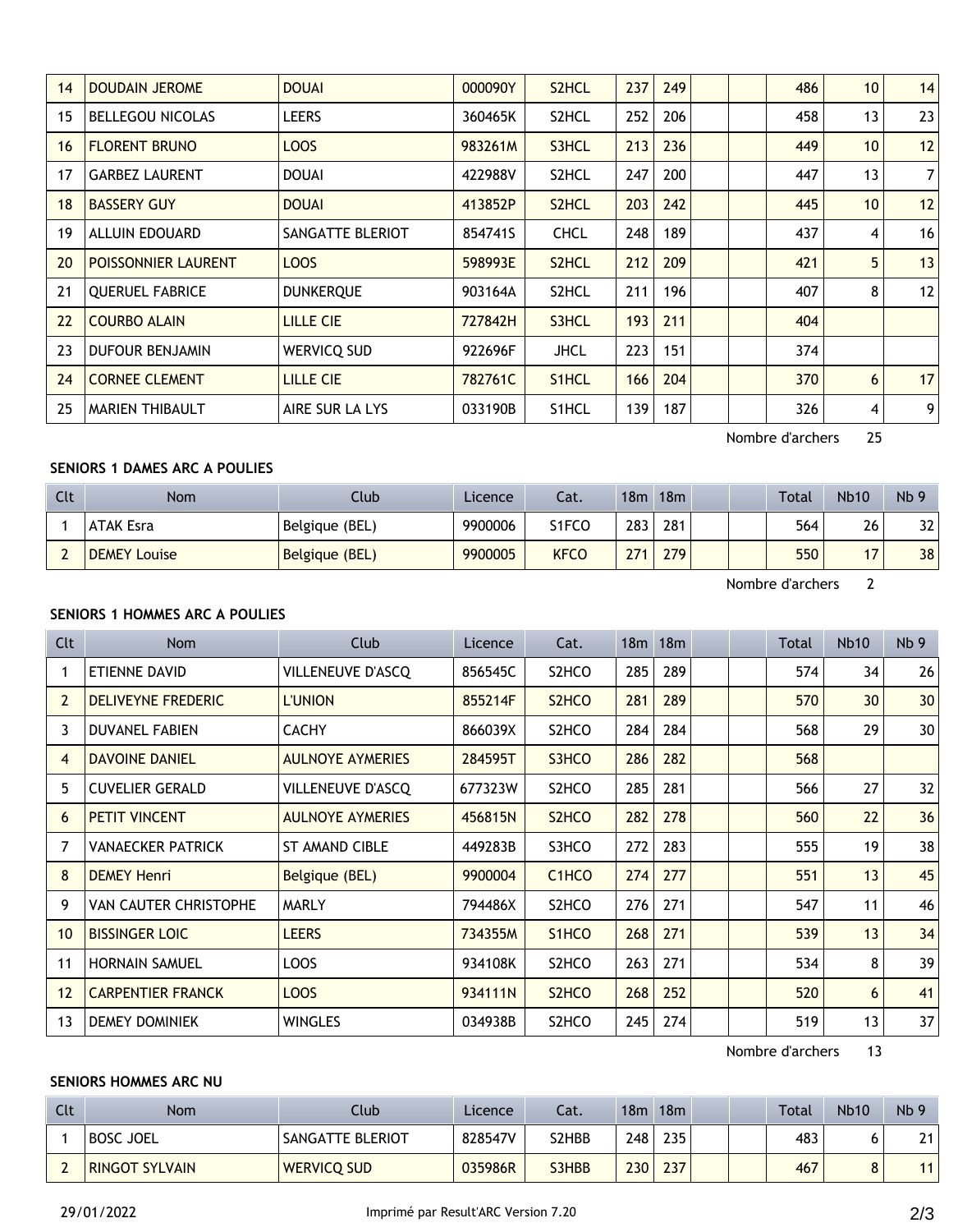| 3 | <b>PROVOOST CEDRIC</b>                                                                                         | LILLE CIE | 914285N | S2HBB               | 208 | 223 |  | 431              | 6 | 12 |
|---|----------------------------------------------------------------------------------------------------------------|-----------|---------|---------------------|-----|-----|--|------------------|---|----|
|   |                                                                                                                |           |         |                     |     |     |  | Nombre d'archers | 3 |    |
|   | 58<br>Nombre total d'archers                                                                                   |           |         |                     |     |     |  |                  |   |    |
|   | Club Organisateur                                                                                              |           |         | Arbitre Responsable |     |     |  |                  |   |    |
|   | 0759140 A.S.T.A. WERVICQ-SUD                                                                                   |           |         | M. MADDENS DENIS    |     |     |  |                  |   |    |
|   | Liste des arbitres<br>205199T - M. MADDENS DENIS / 350815W - M. DELEEST PIERRE / 860081W - M. GOOSSENS ANTON / |           |         |                     |     |     |  |                  |   |    |

**Liste des entraîneurs**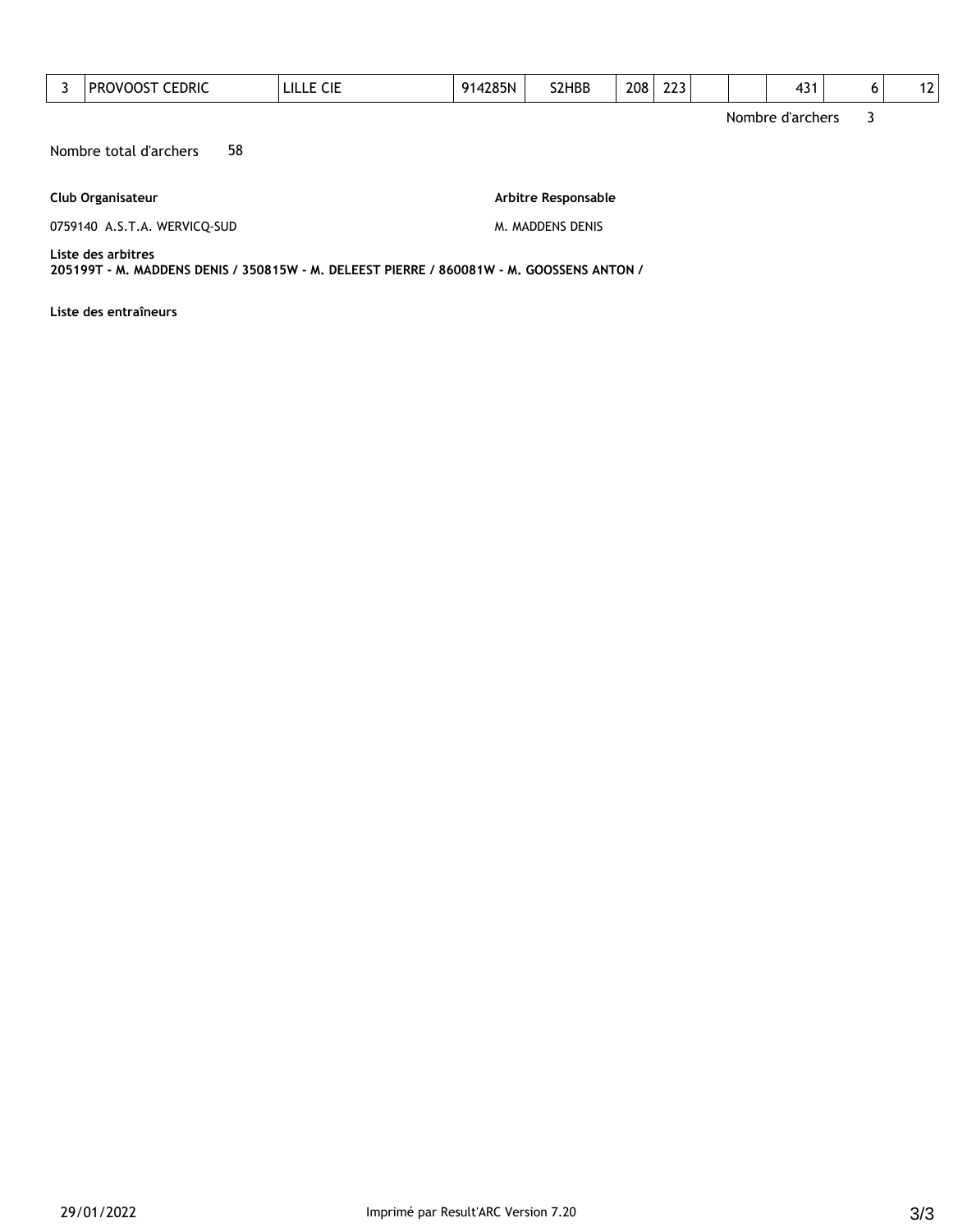# Tournoi Tir en Salle HOMMES - ARC CLASSIQUE 29 janvier 2022 - Wervicq-Sud

|                                                                                                                                                       | $1/16^\circ$ finales                                                                                                                                        | $1/8^\circ$ finales                                                                                                                                                                                                    | 1/4 finales                                                                               | 1/2 finales                                                                                                                                         |
|-------------------------------------------------------------------------------------------------------------------------------------------------------|-------------------------------------------------------------------------------------------------------------------------------------------------------------|------------------------------------------------------------------------------------------------------------------------------------------------------------------------------------------------------------------------|-------------------------------------------------------------------------------------------|-----------------------------------------------------------------------------------------------------------------------------------------------------|
| 11A<br>$32$ 1B<br>$17\overline{2A}$<br>$16$ 2B<br>$9\overline{3A}$<br>$\begin{array}{r} \n 24 \overline{3B} \\  25 \overline{4A}\n \end{array}$<br>4B | <b>CALLEWAERT Danny</b><br><b>GARBEZ LAURENT</b><br><b>FLORENT BRUNO</b><br><b>DE BURGRAVE FREDERIC</b><br><b>LEFRANCQ DENIS</b>                            | 6<br><b>CALLEWAERT Danny</b><br>$6\overline{6}$<br>11A<br>$\overline{0}$<br>1B<br><b>FLORENT BRUNO</b><br>4<br>6<br>6<br><b>DE BURGRAVE FREDERIC</b><br>6<br>l2A<br><b>LEFRANCQ DENIS</b><br>$\overline{4}$<br>2B<br>6 | <b>CALLEWAERT Danny</b><br>6<br>I2A<br>l2B<br><b>DE BURGRAVE FREDERIC</b><br>$\mathbf{0}$ | <b>CALLEWAERT Danny</b><br>6<br>I5A.<br>$\overline{5}$<br>5B<br><b>PERZ NICOLAS</b>                                                                 |
| $5\overline{5A}$<br>$28$ 5B<br>$21\overline{6A}$<br>$12$ 6B<br>$13\overline{7A}$<br>20 7B<br>29B<br>8B                                                | <b>TRENET DAVID</b><br><b>QUERUEL FABRICE</b><br><b>DELMOTTE PASCAL</b><br><b>DEBAVELAERE STEPHANE</b><br><b>POISSONNIER LAURENT</b><br><b>PERZ NICOLAS</b> | 6<br><b>TRENET DAVID</b><br>6<br>I3A<br><b>DELMOTTE PASCAL</b><br>$\overline{0}$<br>3B<br>$\overline{7}$<br>6<br><b>DEBAVELAERE STEPHANE</b><br>$\Omega$<br>I4A<br>$\overline{7}$<br>4B<br><b>PERZ NICOLAS</b><br>6    | <b>TRENET DAVID</b><br>I3A<br>4<br><b>PERZ NICOLAS</b><br>6<br>3B                         | <b>PRIEUR OLIVIER</b><br>5 <sub>5</sub><br>I6A<br>$\overline{6}$<br>I6B<br><b>DEZOOMER MICHAEL</b>                                                  |
| $3\overline{9A}$<br>$30\overline{9B}$<br>$27$ 12A                                                                                                     | <b>ROCHEZ THIERRY</b><br>19 10A ALLUIN EDOUARD<br>14 10B DOUDAIN JEROME<br>11 11A PRIEUR OLIVIER<br>22 11B CORNEE CLEMENT<br>12B DOLATA PHILIPPE            | 6<br><b>ROCHEZ THIERRY</b><br>6<br>5A<br>5B<br><b>DOUDAIN JEROME</b><br>$\mathbf{0}$<br>0<br>6<br>6<br><b>PRIEUR OLIVIER</b><br>0<br>l6A<br>6<br>$\mathbf{0}$<br><b>DOLATA PHILIPPE</b><br>6B<br>6                     | <b>ROCHEZ THIERRY</b><br>l4A<br>0<br>6<br><b>PRIEUR OLIVIER</b><br>l4B                    | <b>FINALE</b><br><b>CALLEWAERT Danny</b><br>I8A<br>6<br>$2\sqrt{2}$<br>18B<br><b>IDEZOOMER MICHAEL</b>                                              |
| $26$ 13B<br>31 16A                                                                                                                                    | 13A CANNESON DAMIEN<br>23 14A MARIEN THIBAULT<br>10 14B GHISSE MICKAEL<br>15 15A BELLEGOU NICOLAS<br>18 15B BASSERY GUY<br>2 16B DEZOOMER MICHAEL           | 6<br><b>CANNESON DAMIEN</b><br>0<br>7A<br><b>GHISSE MICKAEL</b><br>$6\overline{6}$<br>7B<br>0<br>6<br>4<br><b>BASSERY GUY</b><br>6<br>I8A<br>0<br>$\overline{6}$<br><b>DEZOOMER MICHAEL</b><br>8B<br>6                 | <b>GHISSE MICKAEL</b><br>3<br>I5A<br>$\overline{7}$<br>5B<br>DEZOOMER MICHAEL             | <b>PERZ NICOLAS</b><br>$\begin{array}{c c}\n6 & 3 \\ 0 & 4\n\end{array}$<br>I2A<br>I <sub>2B</sub><br><b>PRIEUR OLIVIER</b><br><b>Petite finale</b> |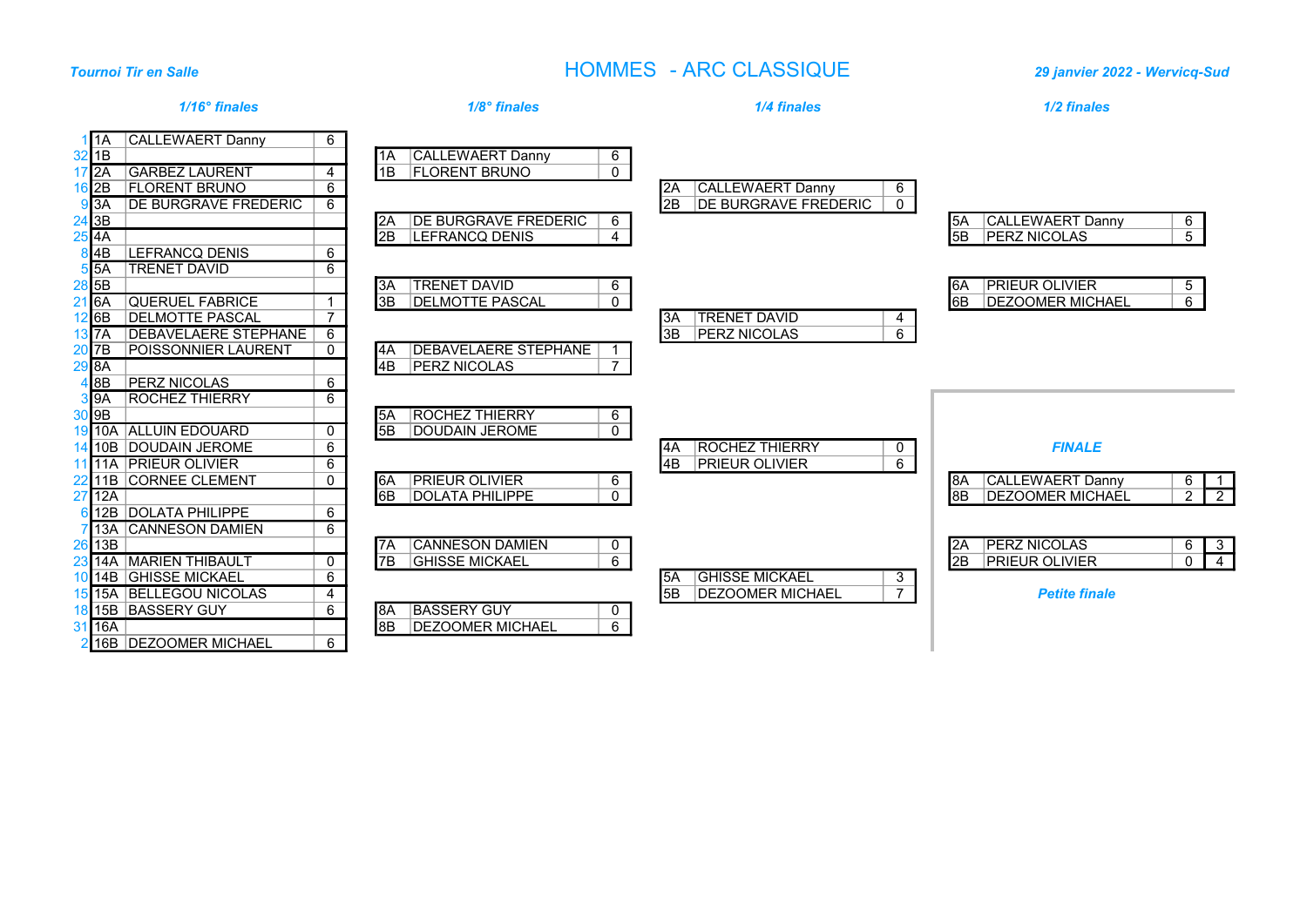# Tournoi Tir en Salle DAMES - ARC CLASSIQUE 29 janvier 2022 - Wervicq-Sud

|                                                 | $1/8^\circ$ finales                                                                              |             | 1/4 finales                                                         | 1/2 finales                                                | <b>FINALE</b>                                                                                                                        |
|-------------------------------------------------|--------------------------------------------------------------------------------------------------|-------------|---------------------------------------------------------------------|------------------------------------------------------------|--------------------------------------------------------------------------------------------------------------------------------------|
| 11A<br>$\blacksquare$ 1B<br>I2A<br>I2B<br>5 3 A | <b>CASTEX HELENE</b><br><b>CHARNEUX CORINNE</b><br><b>INTHO BLANDINE</b><br><b>HURTREZ MANON</b> | 6<br>6      | <b>CASTEX HELENE</b><br>7A<br>6<br>5<br>7B<br><b>INTHO BLANDINE</b> | <b>CASTEX HELENE</b><br>18A<br>I8B<br><b>HURTREZ MANON</b> | 10A   CASTEX HELENE<br>$\overline{2}$<br>0<br>10B SUSKI DAPHNE<br>6<br>$\overline{1}$                                                |
| $12$ 3B<br>$3$ $4A$<br>l I 4B                   | <b>GUELL OLIVIA</b>                                                                              | 6           | <b>HURTREZ MANON</b><br>6<br>18A<br>I8B<br><b>GUELL OLIVIA</b><br>4 |                                                            |                                                                                                                                      |
| 3 I 5 A<br>$14$ 5B<br>l I6A<br>$\overline{6}$ B | MERE MATHILDE<br>LEMORT CAROLE<br><b>AVIGNON AGNES</b>                                           | 6<br>0<br>6 | MERE MATHILDE<br>2<br>I9A<br>6<br>I9B<br><b>AVIGNON AGNES</b>       | <b>AVIGNON AGNES</b><br>3<br>19A<br>⇁                      |                                                                                                                                      |
| 7 7 A<br>10 7B<br>5 8A <br>2 8B                 | <b>DEZOOMER ANGÉLIQUE</b><br><b>TOTH MARIE LOUISE</b><br><b>SUSKI DAPHNE</b>                     | 6<br>0<br>6 | 10A IDEZOOMER ANGÉLIQUE<br>4<br>10B SUSKI DAPHNE<br>6               | 19B<br><b>SUSKI DAPHNE</b>                                 | <b>Petite finale</b><br><b>HURTREZ MANON</b><br>I4A<br>6<br>$\mathbf{3}$<br>14B<br>$\overline{2}$<br>AVIGNON AGNES<br>$\overline{4}$ |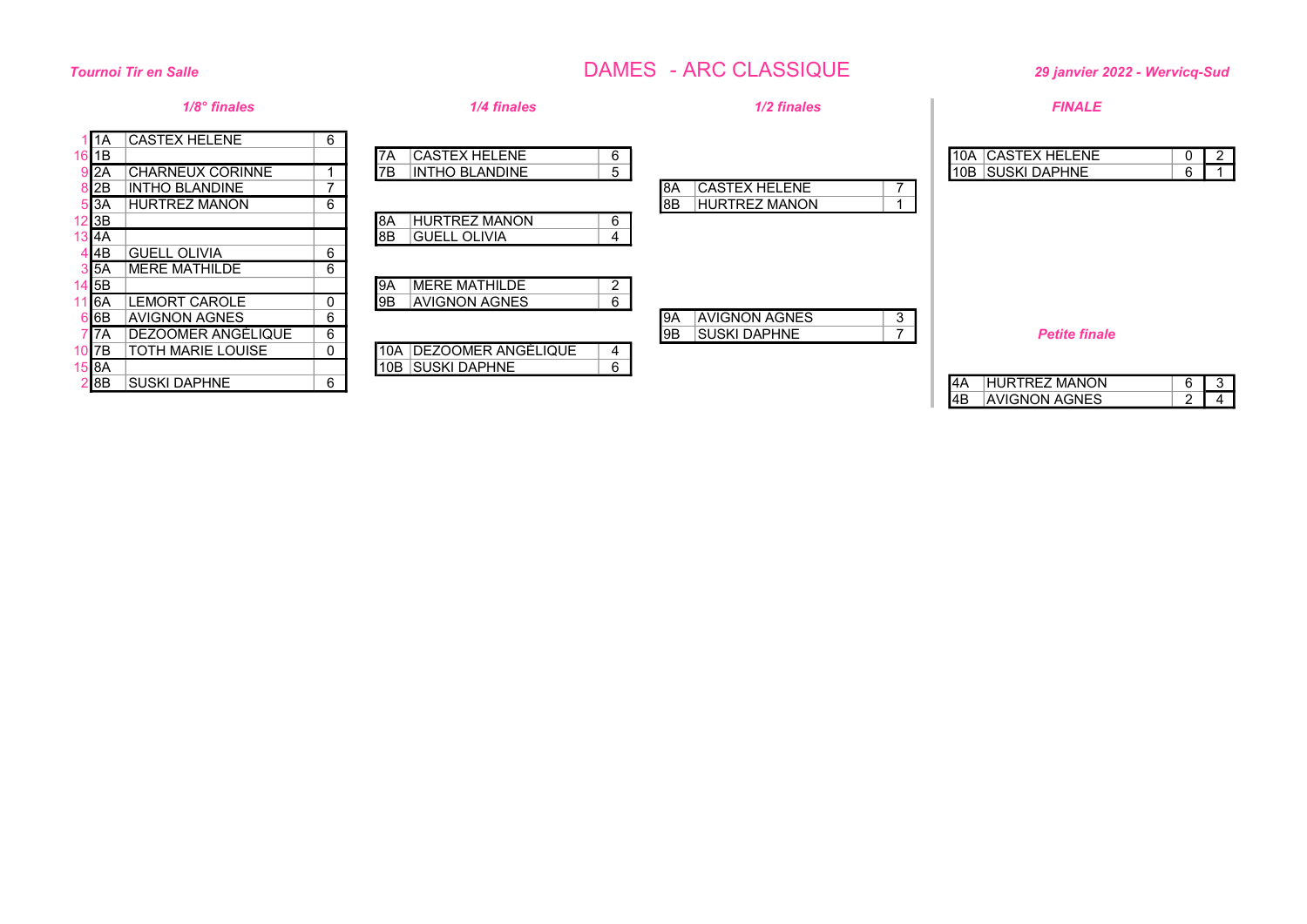# Tournoi Tir en Salle **Salle** 2022 - Wervicq-Sud **HOMMES** - ARC A POULIES 29 janvier 2022 - Wervicq-Sud

15B CUVELIER GERALD 139

| $1/8$ ° finales                                                                                                                                                                                                      | 1/4 finales                                                                                                                               | 1/2 finales                                               | <b>FINALE</b>                                                                                    |
|----------------------------------------------------------------------------------------------------------------------------------------------------------------------------------------------------------------------|-------------------------------------------------------------------------------------------------------------------------------------------|-----------------------------------------------------------|--------------------------------------------------------------------------------------------------|
| 146<br><b>ETIENNE DAVID</b><br>I I 9A<br>16 9B<br>129<br>910A HORNAIN SAMUEL<br>137<br>810B BISSINGER LOIC<br>135<br>5111A DEMEY Henri<br>$12$ 11B<br>$13$ 12A<br>140<br>412B ATAK Esra                              | 142<br><b>ETIENNE DAVID</b><br>12A<br>135<br><b>12B BISSINGER LOIC</b><br>128<br>13A DEMEY Henri<br>138<br>13B ATAK Esra                  | 11A ETIENNE DAVID<br>143<br>138<br>11B ATAK Esra          | $\overline{142}$ 1<br><b>12A ETIENNE DAVID</b><br>$141\overline{2}$<br><b>12B DUVANEL FABIEN</b> |
| 141<br>313A CUVELIER GERALD<br>14 13B<br>11 14A DEMEY DOMINIEK<br>127<br>134<br>614B DEMEY Louise<br>715A   VAN CAUTER CHRISTOPHE   139<br>140<br>1015B CARPENTIER FRANCK<br>$15$  16A<br>146<br>216B DUVANEL FABIEN | <b>14A   CUVELIER GERALD</b><br>141<br>138<br>14B DEMEY Louise<br>133<br><b>15A CARPENTIER FRANCK</b><br>140<br><b>15B DUVANEL FABIEN</b> | 12A   CUVELIER GERALD<br>141<br>12B DUVANEL FABIEN<br>144 | <b>Petite finale</b><br>$131$<br>15A ATAK Esra                                                   |